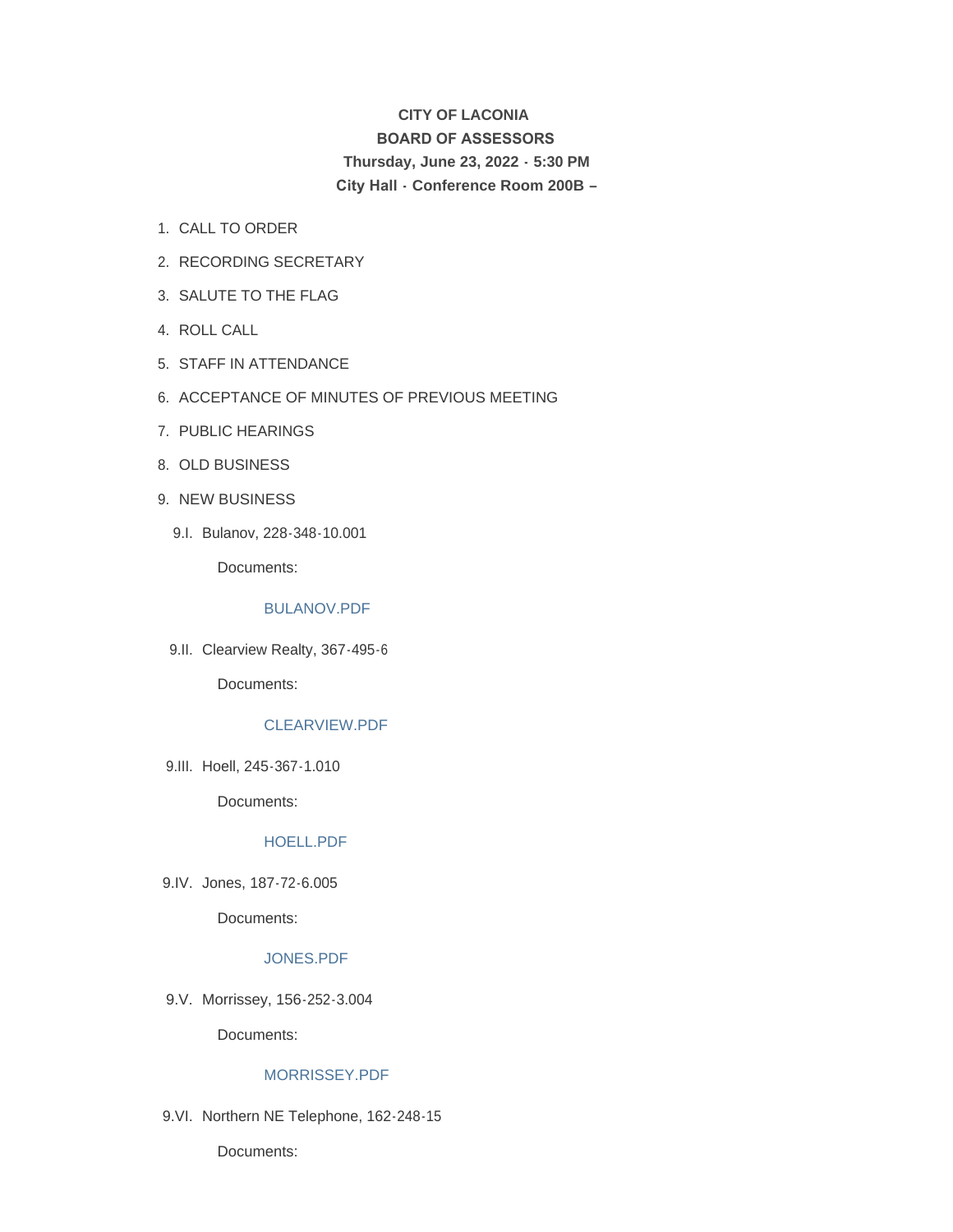#### [NORTHERN NE.PDF](https://www.laconianh.gov/AgendaCenter/ViewFile/Item/21235?fileID=43703)

9. VII. Northway Bank, 442-142-45

Documents:

## [NORTHWAY.PDF](https://www.laconianh.gov/AgendaCenter/ViewFile/Item/21143?fileID=43694)

9. VIII. Schwartz, 251 - 275 - 15.001

Documents:

## [SCHWARTZ.PDF](https://www.laconianh.gov/AgendaCenter/ViewFile/Item/21153?fileID=43696)

9.IX. Tarr, 423-199-20

Documents:

#### [TARR.PDF](https://www.laconianh.gov/AgendaCenter/ViewFile/Item/21141?fileID=43698)

9.X. Simpson, 241-248-12.002

Documents:

## [SIMPSON.PDF](https://www.laconianh.gov/AgendaCenter/ViewFile/Item/21247?fileID=43739)

Bicho, 241-248-12.008 9.XI.

Documents:

## [BICHO.PDF](https://www.laconianh.gov/AgendaCenter/ViewFile/Item/21147?fileID=43692)

Ricker, 241-248-12.001 9.XII.

Documents:

## [RICKER.PDF](https://www.laconianh.gov/AgendaCenter/ViewFile/Item/21150?fileID=43691)

9.XIII. Homsi, 167-270-2

Documents:

### [HOMSI.PDF](https://www.laconianh.gov/AgendaCenter/ViewFile/Item/21128?fileID=43660)

9.XIV. Boulanger, 151-269-19

Documents:

## [BOULANGER.PDF](https://www.laconianh.gov/AgendaCenter/ViewFile/Item/21125?fileID=43657)

Ciaraldi, 166-269-39 9.XV.

Documents:

[CIARALDI.PDF](https://www.laconianh.gov/AgendaCenter/ViewFile/Item/21127?fileID=43659)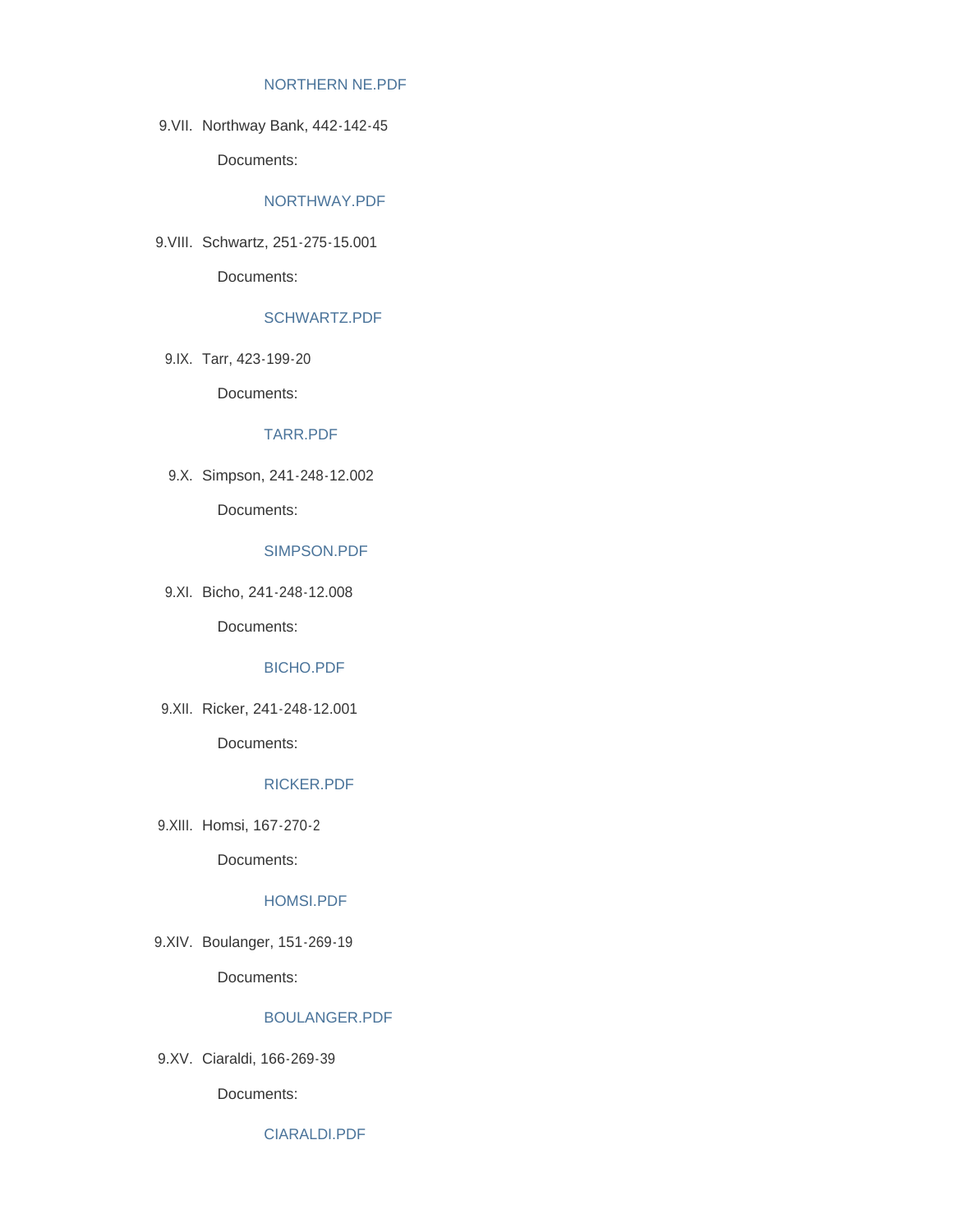9.XVI. Lacy, 151-269-18

Documents:

## [LACY.PDF](https://www.laconianh.gov/AgendaCenter/ViewFile/Item/21130?fileID=43662)

9.XVII. Longmuir, 151-269-20

Documents:

## [LONGMUIR.PDF](https://www.laconianh.gov/AgendaCenter/ViewFile/Item/21131?fileID=43663)

9.XVIII. Marcum, 166-269-40

Documents:

## [MARCUM.PDF](https://www.laconianh.gov/AgendaCenter/ViewFile/Item/21234?fileID=43702)

9.XIX. Piros, 166-269-35

Documents:

#### [PIROS.PDF](https://www.laconianh.gov/AgendaCenter/ViewFile/Item/21135?fileID=43666)

Prevett, 166-269-42 9.XX.

Documents:

## [PREVETT.PDF](https://www.laconianh.gov/AgendaCenter/ViewFile/Item/21136?fileID=43667)

9.XXI. Rahilly, 166-269-43

Documents:

## [RAHILLY.PDF](https://www.laconianh.gov/AgendaCenter/ViewFile/Item/21137?fileID=43668)

9.XXII. Simoneau, 151-269-14

Documents:

### [SIMONEAU.PDF](https://www.laconianh.gov/AgendaCenter/ViewFile/Item/21139?fileID=43670)

9.XXIII. Smith, 151-269-17

Documents:

### [SMITH.PDF](https://www.laconianh.gov/AgendaCenter/ViewFile/Item/21140?fileID=43671)

9.XXIV. Whalstrom, 166-269-41

Documents:

## [WHALSTROM.PDF](https://www.laconianh.gov/AgendaCenter/ViewFile/Item/21142?fileID=43673)

9.XXV. Srihari, 151-269-40.2

Documents: